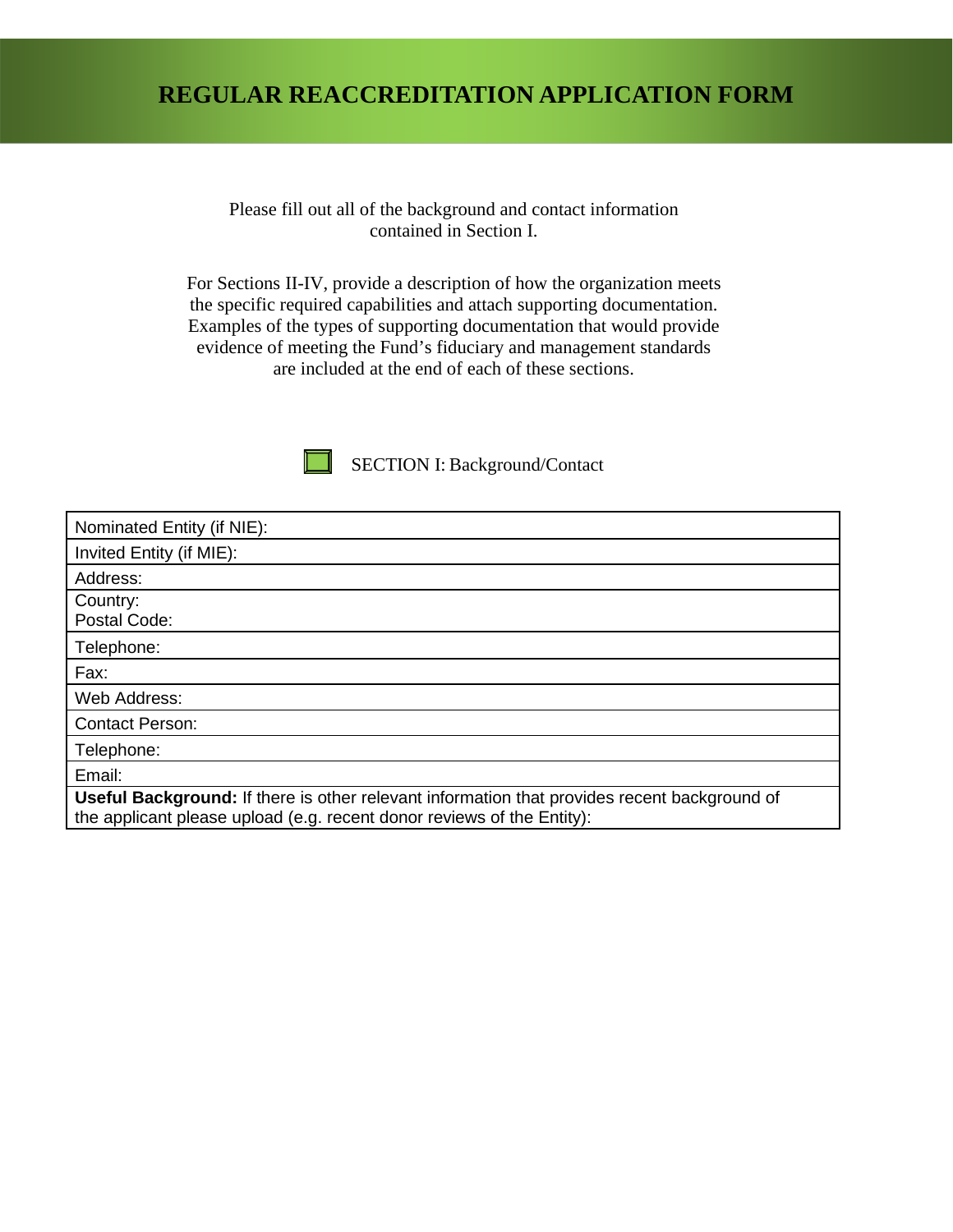# **SECTION II: Financial Management and Integrity**

#### **Specific Capability Required**

a) Legal status to contract with Adaptation Fund Board

b) Accurately and regularly record transactions and balances in a manner that adheres to broadly accepted good practices, and are audited periodically by an independent firm ororganization;

c) Managing and disbursing funds efficiently and with safeguards to recipients on a timelybasis;

d) Produce forward-looking financial plans and budgets

|              | <b>Required</b><br>competency                                                                                                                            | <b>Specific capability required</b>                                                                                                                                                              | <b>Example of supporting</b><br>documentation to be provided<br>(please highlight the relevant<br>section/s)                                                                                                                                                                                                                                                          |
|--------------|----------------------------------------------------------------------------------------------------------------------------------------------------------|--------------------------------------------------------------------------------------------------------------------------------------------------------------------------------------------------|-----------------------------------------------------------------------------------------------------------------------------------------------------------------------------------------------------------------------------------------------------------------------------------------------------------------------------------------------------------------------|
| 1            | <b>Legal Status</b>                                                                                                                                      | a) Demonstration of necessary legal<br>personality                                                                                                                                               | Documentation of legal status and mandate<br>(e.g., a copy of articles of incorporation, by-<br>laws, Act, Regulation, and/or Law or any<br>other relevant document, law establishing<br>the government entity or ministry).                                                                                                                                          |
|              |                                                                                                                                                          | b) Demonstration of legal<br>capacity/authority and the ability to<br>directly receive funds                                                                                                     | Highlight or provide reference to<br>i.<br>documents provided under 1<br>above which indicates point 1.b);<br>ii.<br>List of foreign loan/donor funds<br>handled over the last 2 years.                                                                                                                                                                               |
|              |                                                                                                                                                          | c) Demonstration of legal authority to<br>enter into contracts or agreement with<br>international organizations                                                                                  | i.<br>Highlight or provide reference to<br>documents provided under 1<br>above which indicates point 1.c);<br>ii.<br>A copy of agreements or contracts<br>with international organizations<br>signed by the head or the person<br>of authority of the entity.                                                                                                         |
|              |                                                                                                                                                          | d) Demonstration of legal capacity to<br>serve as a plaintiff or defendant in a Court<br>of law                                                                                                  | Highlight or provide reference to documents<br>provided under 1 above which indicates<br>point 1.d).                                                                                                                                                                                                                                                                  |
| $\mathbf{2}$ | <b>Financial statements</b><br>including Project<br><b>Accounts statement</b><br>and the provisions for<br><b>Internal and External</b><br><b>Audits</b> | a) Production of reliable audited financial<br>statements<br>that<br>are<br>prepared<br>in.<br>internationally<br>accordance<br>with<br>recognized<br>accounting<br>and<br>auditing<br>standards | i.<br>Audited<br>Annual<br>Financial<br>Statements (AFS) including the<br>external audit opinion thereon of<br>the latest completed financial year;<br>ii.<br>Management Letter<br>by<br>the<br>external auditors on matters of<br>together with<br>internal control<br>Management-<br>response<br>from<br>related to the AFS audits provided<br>in (i) above and ii. |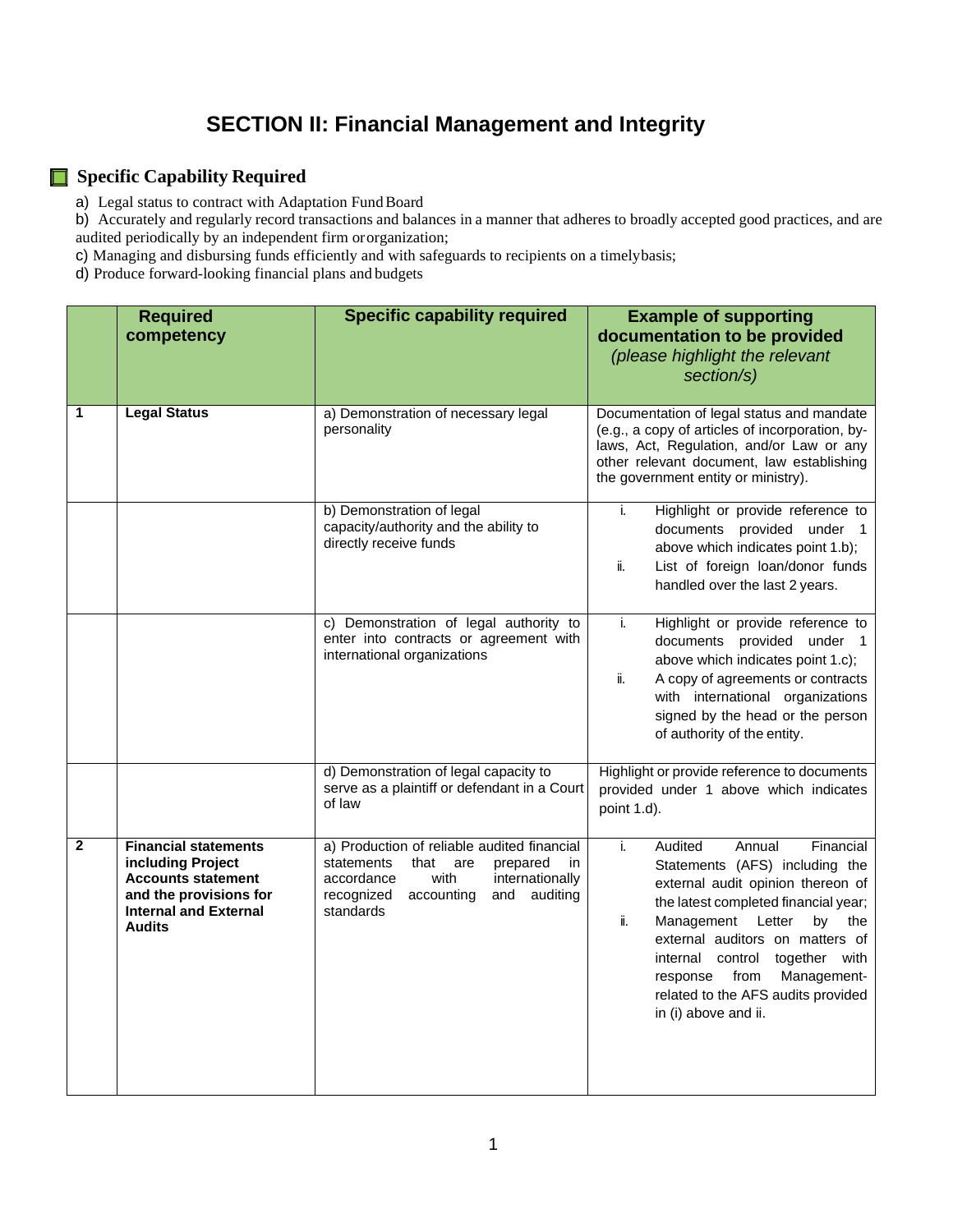|   | <b>Required</b><br>competency                                                                                                | <b>Specific capability required</b>                                                                                                                                                                          | <b>Example of supporting</b><br>documentation to be provided<br>(please highlight the relevant<br>section/s)                                                                                                                                                                  |
|---|------------------------------------------------------------------------------------------------------------------------------|--------------------------------------------------------------------------------------------------------------------------------------------------------------------------------------------------------------|-------------------------------------------------------------------------------------------------------------------------------------------------------------------------------------------------------------------------------------------------------------------------------|
|   |                                                                                                                              | Demonstration<br>existence<br>of<br>оf<br>b)<br>accounting procedures (including the<br>use of accounting packages).                                                                                         | Only the changes that occurred in<br>j.<br>the accounting system or software<br>and in the accounting manual that<br>submitted<br>during<br>were<br>accreditation.                                                                                                            |
|   |                                                                                                                              | Demonstration<br>functionally<br>οf<br>C)<br>auditing<br>independent<br>internal<br>in<br>accordance<br>with<br>internationally<br>recognized standards                                                      | Only the changes in the<br>j.<br>documents like the charter, TOR,<br>but would be good if already in<br>the Entity's website.                                                                                                                                                 |
|   |                                                                                                                              |                                                                                                                                                                                                              | ii.<br>Latest internal audit reports to the<br>oversight committee/Board<br>iii.<br>implementation of the latest risk<br>based annual plan because with<br>this one document we have more<br>information.                                                                     |
|   |                                                                                                                              | Demonstration of a functioning<br>d)<br>oversight body (e.g. Audit Committee)<br>that properly oversees the assurance<br>functions of the Entity (i.e. external and<br>internal audit, and internal control) | i.<br>Only if there is change in their<br>TOR that was submitted at the time<br>of accreditation.<br>ii.<br>Latest audit committee minutes (at<br>least 2) or the latest Committee<br>report to the governing body.                                                           |
| 3 | <b>Internal Control</b><br><b>Framework with</b><br>particular reference to<br>control over<br>disbursements and<br>payments | a) Demonstration of use of a control<br>framework that is documented with<br>clearly defined roles for management,<br>internal auditors, and the governing body                                              | i.<br>Only the changes since accreditation.                                                                                                                                                                                                                                   |
|   |                                                                                                                              | b) Demonstration of<br>proven<br>payment/disbursement<br>systems                                                                                                                                             | $i. - iv.$ Only if there are changes since<br>accreditation,<br>If there are actual cases of AML/CFT<br>v.<br>discovered, then an assessment on<br>how this case or cases were<br>addressed or copy of the<br>external/internal audit report where<br>the cases are reported. |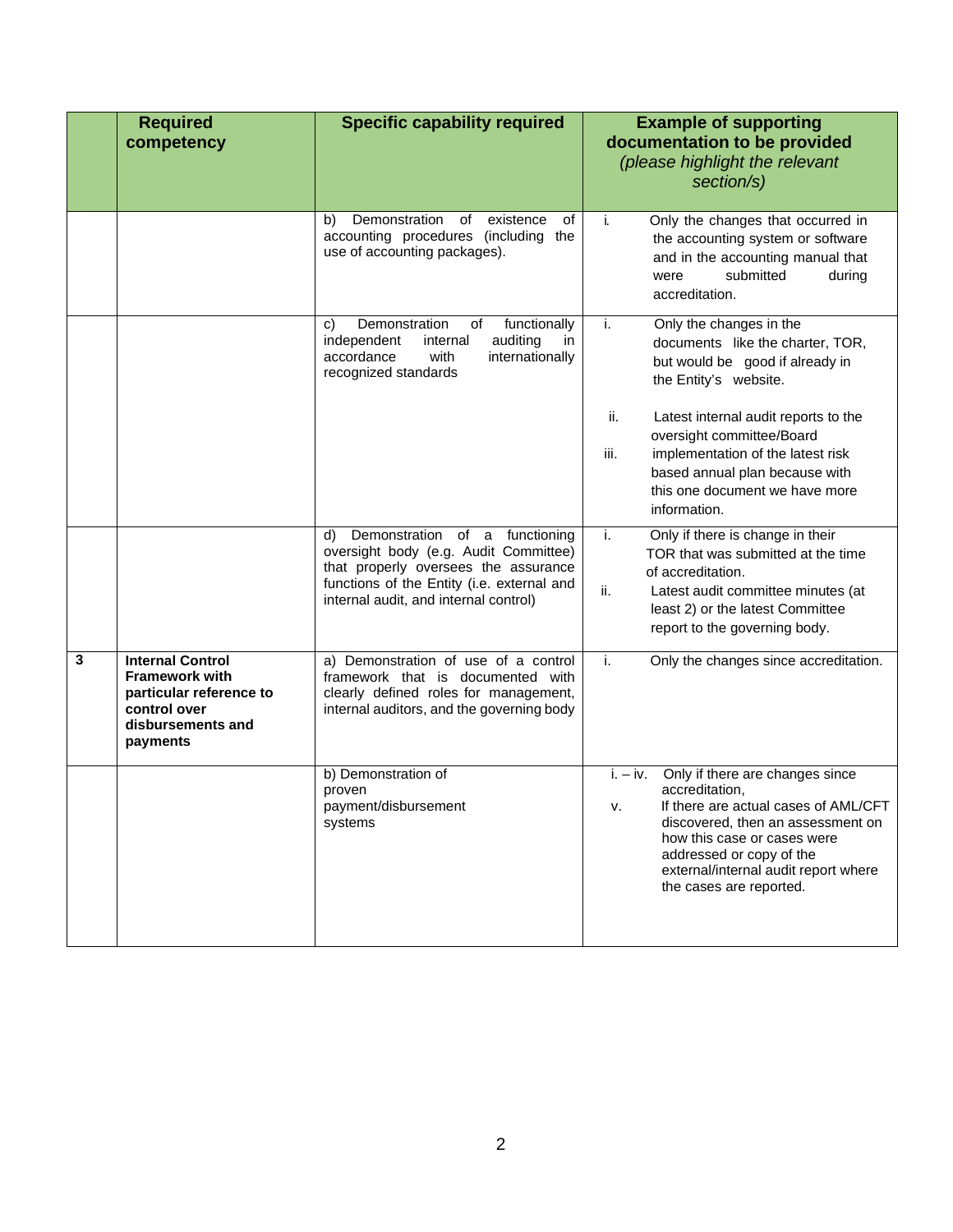| <b>Required</b><br>competency                                                                                                     | <b>Specific capability required</b>                                                                                                       | <b>Example of supporting</b><br>documentation to be provided<br>(please highlight the relevant<br>section/s)                                             |
|-----------------------------------------------------------------------------------------------------------------------------------|-------------------------------------------------------------------------------------------------------------------------------------------|----------------------------------------------------------------------------------------------------------------------------------------------------------|
| <b>Preparation of Business</b><br><b>Plans and Budgets and</b><br>ability<br>monitor<br>to<br>expenditure in line with<br>budgets | a) Production of long-term business plans/<br>financial<br>projections<br>demonstrating<br>financial solvency                             | The new business plan after 5 years.<br>ı.<br>Budget performance reports<br>ii.                                                                          |
|                                                                                                                                   | b) Evidence of preparation of corporate,<br>departmental/ ministry budgets<br>and<br>demonstration of ability to spend against<br>budgets | Annual budgets for the<br>Ι.<br>organization and entities within it;<br>ii.<br>Reports that indicate budget<br>versus expenditure is being<br>monitored. |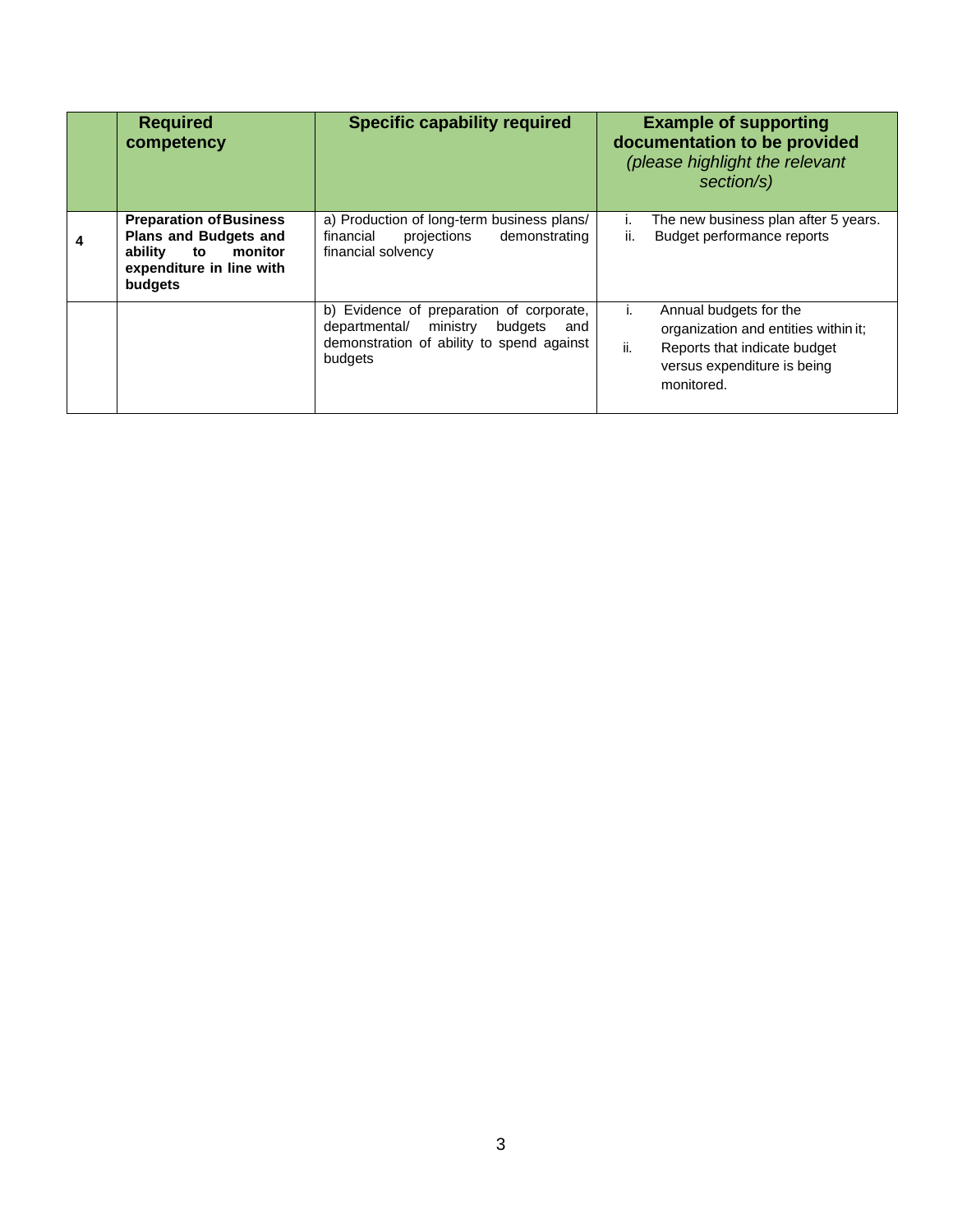### **SECTION III: Requisite Institutional Capacity**

#### **Specific Capability Required**

a) Ability to manage procurement procedures which provide for transparent practices, including competition

b) Ability to identify, develop and appraise projects

c) Competency to manage or oversee the execution of projects/programmes, including ability to manage subrecipients and to support project/programme delivery and implementation

d) Capacity to undertake monitoring and evaluation

|   | <b>Required</b><br>competency                                                                                                                                                                                          | <b>Specific capability required</b>                                                                                                                                                                                                     | <b>Example of supporting</b><br>documentation to be provided<br>(please highlight the relevant<br>section/s)                                                                                                                                                                                                                                                                                                                                                                                                                                                                                                                                                                                                                                                                                                                                            |
|---|------------------------------------------------------------------------------------------------------------------------------------------------------------------------------------------------------------------------|-----------------------------------------------------------------------------------------------------------------------------------------------------------------------------------------------------------------------------------------|---------------------------------------------------------------------------------------------------------------------------------------------------------------------------------------------------------------------------------------------------------------------------------------------------------------------------------------------------------------------------------------------------------------------------------------------------------------------------------------------------------------------------------------------------------------------------------------------------------------------------------------------------------------------------------------------------------------------------------------------------------------------------------------------------------------------------------------------------------|
| 5 | <b>Procurement</b>                                                                                                                                                                                                     | a) Evidence of transparent and fair procurement<br>policies and procedures at the national<br>level/organizational level; that are consistent with<br>recognized international practice<br>(including<br>dispute resolution procedures) | i.<br>Procurement policy - only changes<br>to the policies and procedures that<br>were submitted at the time of<br>accreditation;<br>ii.<br>and iii. Bodies overseeing<br>procurement procedures - only if<br>there are changes in the TOR of the<br>committees involved (Technical<br>evaluators, Financial Evaluators,<br>Procurement Committee) but would<br>need the last copies (2) of minutes<br>of their meetings;<br>this refers to the procurement<br>iv.<br>processes of executing agencies (if<br>the accredited entity is not the one<br>executing the project) so what<br>documentation do we really want to<br>see? Monitoring reports by the<br>entity?<br>no change except when result of<br>v.<br>such audit is already in the<br>submitted audited financial<br>statement or internal audit report so<br>as not to duplicate efforts. |
| 6 | Project<br>preparation and<br>appraisal. This<br>should include<br>impact<br>(environment,<br>socio-<br>economic,<br>political, gender<br>etc.)<br>assessment<br>study with risk<br>assessment and<br>mitigation plans | a) Demonstration of capability and experience in<br>identification and design of projects (preferably<br>adaptation projects)                                                                                                           | Detailed project plan documents for 2<br>projects.                                                                                                                                                                                                                                                                                                                                                                                                                                                                                                                                                                                                                                                                                                                                                                                                      |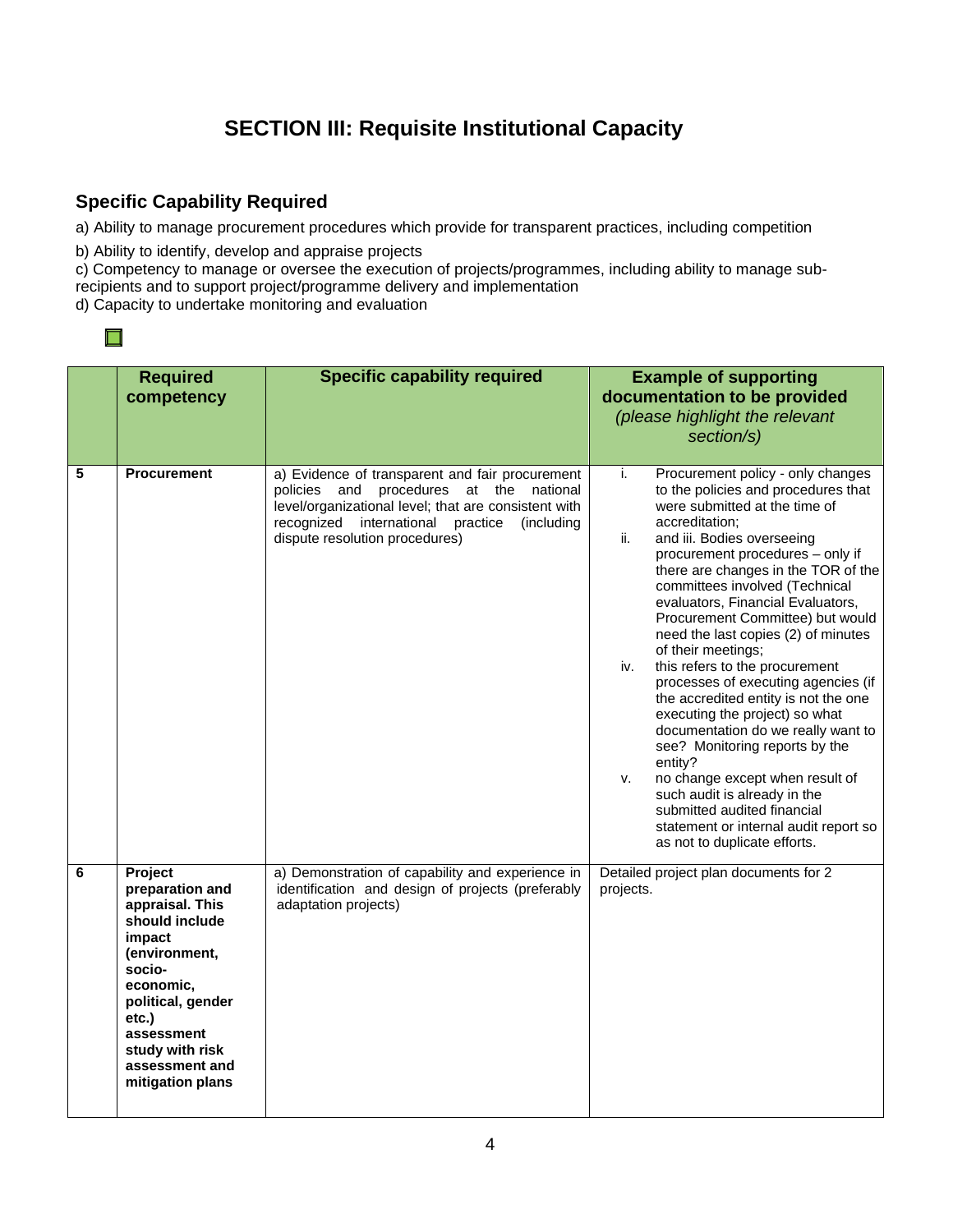|                | <b>Required</b><br>competency                                                         | <b>Specific capability required</b>                                                                                                                                                                                        | <b>Example of supporting</b><br>documentation to be provided<br>(please highlight the relevant<br>section/s)                                                                                                                                                                                          |
|----------------|---------------------------------------------------------------------------------------|----------------------------------------------------------------------------------------------------------------------------------------------------------------------------------------------------------------------------|-------------------------------------------------------------------------------------------------------------------------------------------------------------------------------------------------------------------------------------------------------------------------------------------------------|
|                |                                                                                       | b) Demonstration of availability of/access to<br>resources and track record of conducting<br>appraisal activities                                                                                                          | Details of the project appraisal<br>i.<br>process/procedure;<br>2 samples of project appraisals<br>ii.<br>undertaken.                                                                                                                                                                                 |
|                |                                                                                       | c) Demonstration of the ability to examine and<br>incorporate the likely impact of technical,<br>financial, economic, social, environmental,<br>gender and legal aspects into the project at the<br>appraisal stage itself | Sample of project documents which demonstrate<br>these capabilities.                                                                                                                                                                                                                                  |
|                |                                                                                       | d) Evidence procedures/framework in place to<br>undertake risk assessment and integrate<br>mitigation strategies/plans into the project<br>document                                                                        | Policy and/or other published<br>i.<br>document(s) that outline the risk<br>assessment procedures/framework;<br>2 samples of completed project<br>ii.<br>appraisals with identified risks and<br>corresponding mitigation<br>strategies/plans.                                                        |
| $\overline{7}$ | Project<br>implementation<br><b>Planning and</b><br>Quality-at-entry<br><b>Review</b> | a) Evidence of institutional system for<br>planning implementation of projects with<br>particular emphasis for quality-at-entry                                                                                            | i.<br>Operational manual or written<br>procedures for project review<br>system during the design phase;<br>ii.<br>Sample reports that demonstrate<br>that project implementation<br>planning, and monitoring has been<br>considered from the start.                                                   |
|                |                                                                                       | b) Evidence of preparation of project<br>budgets for projects being handled by the<br>entity or any sub-entity within it                                                                                                   | i.<br>Examples of project budgets;<br>ii.<br>Analysis of project expenditure vs<br>budget over time for these projects.                                                                                                                                                                               |
| 8              | Project<br><b>Monitoring</b><br>and<br><b>Evaluation during</b><br>implementation     | a) Demonstration of existing capacities for<br>monitoring and<br>- evaluation that are consistent with the<br>requirements of the Adaptation Fund                                                                          | Policies or other published document that<br>j.<br>outlines monitoring activities during<br>implementation;<br>Detailed procedures and formats used<br>ii.<br>for monitoring and evaluation during<br>project implementation;<br>iii.<br>Sample of both project monitoring and<br>evaluation reports. |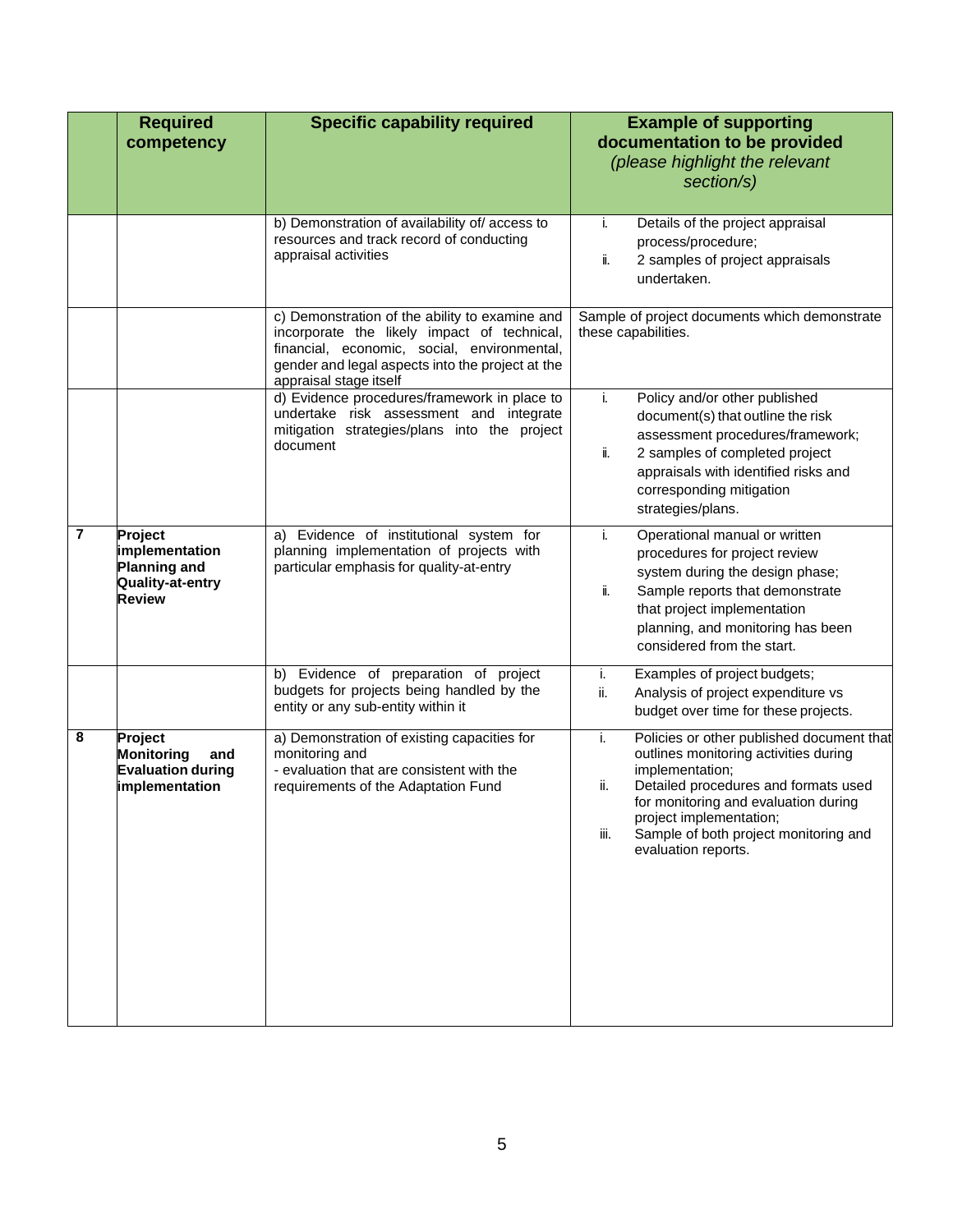|   | <b>Required</b><br>competency                     | <b>Specific capability required</b>                                                                                                                                                                                                                   | <b>Example of supporting</b><br>documentation to be provided (please<br>highlight the relevant section/s)                                                                                                                                                                              |  |
|---|---------------------------------------------------|-------------------------------------------------------------------------------------------------------------------------------------------------------------------------------------------------------------------------------------------------------|----------------------------------------------------------------------------------------------------------------------------------------------------------------------------------------------------------------------------------------------------------------------------------------|--|
|   |                                                   | b) Evidence of a process or system, such<br>as a project-at-risk system, that is in place<br>to flag when a project has developed<br>problems that may interfere with the<br>achievement of its objectives, and to<br>respond to redress the problems | i.<br>Procedures for project-at-risk system or<br>similar process/system to ensure speedy<br>solutions to problems which may<br>interfere with the achievement of the<br>project objectives;<br>Examples of projects where risks were<br>ii.<br>flagged and addressed in a timely way. |  |
|   |                                                   | Production of detailed project<br>C)<br>accounts which are externally audited                                                                                                                                                                         | Sample of recent project accounts;<br>i.<br>ii.<br>Sample of recent (related to (i) above)<br>external audits of project<br>annual<br>accounts.                                                                                                                                        |  |
| 9 | <b>Project closure</b><br>and final<br>evaluation | a) Demonstration of an understanding<br>and<br>capacity<br>οf<br>to<br>assess<br>impact/implications of the technical,<br>financial.<br>economic,<br>social.<br>environmental, gender and<br>legal<br>aspects of projects at closure                  | Samples of project completion/closure reports.<br>containing assessment of the impact/implications<br>of the technical, financial, economic,<br>social, environmental, gender and legal aspects of<br>projects.                                                                        |  |
|   |                                                   | Demonstration of competence<br>b)<br>to execute or oversee execution of<br>projects/programmes                                                                                                                                                        | Samples of project/programme closure reports.                                                                                                                                                                                                                                          |  |
|   |                                                   | Demonstration<br>of<br>C)<br>competence<br>conduct<br>to<br>evaluations of completed projects                                                                                                                                                         | Samples of independent evaluations of projects<br>containing assessment of the impact/implications<br>of the technical, financial, economic,<br>social, environmental, gender and legal aspects of<br>projects.                                                                        |  |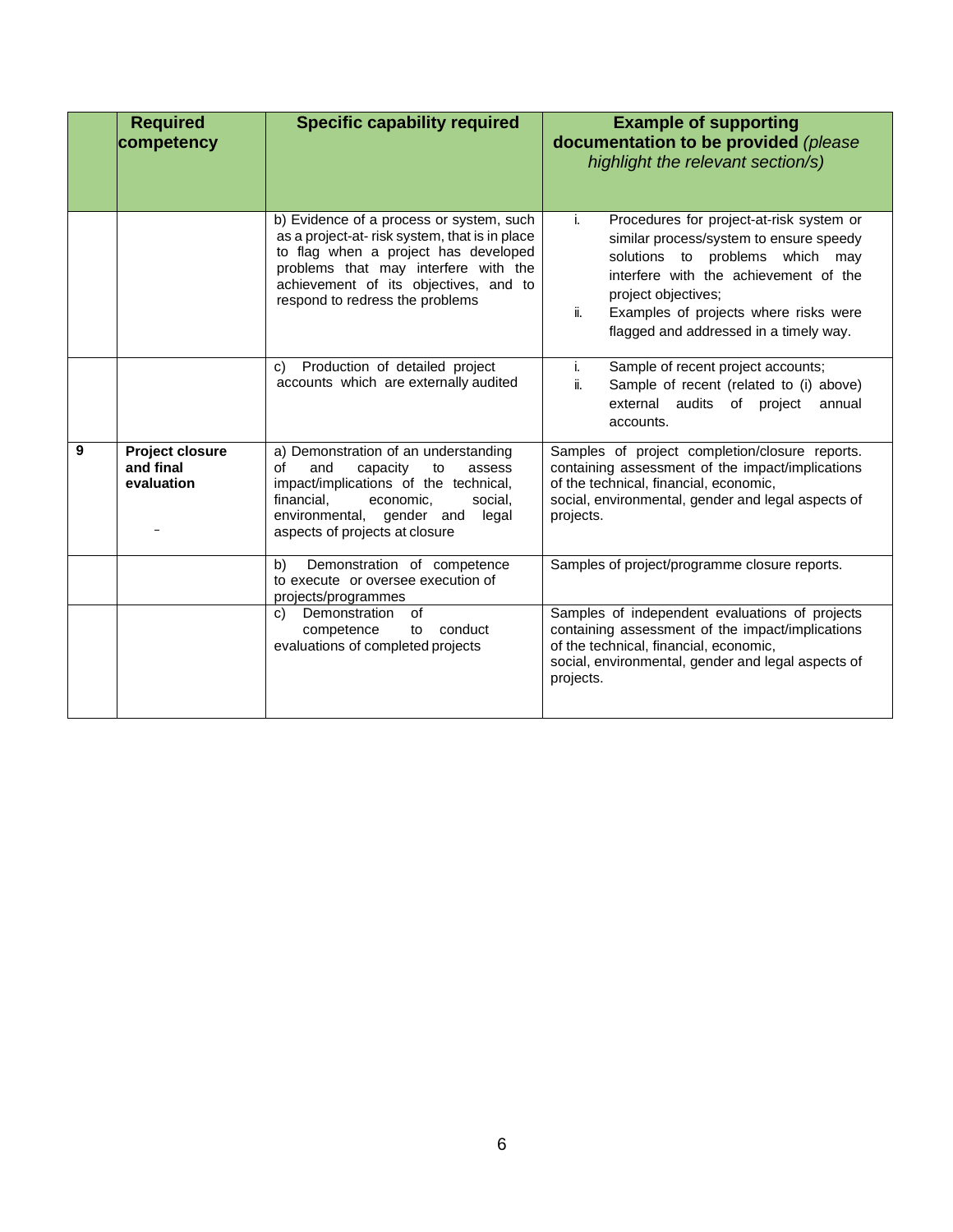#### **SECTION IV: Transparency, self-investigative powers, and anticorruption measures**

# **Specific Capability Required**

a) Competence to deal with financial mismanagement and other forms of malpractice

|    | <b>Required competency</b>                                                                                  | <b>Specific capability required</b>                                                                                                                                                                                                                                           | <b>Example of supporting</b><br>documentation to be<br>provided (please<br>highlight the relevant<br>section/s)                                                                                                                                                                                                                                                                                                                                             |
|----|-------------------------------------------------------------------------------------------------------------|-------------------------------------------------------------------------------------------------------------------------------------------------------------------------------------------------------------------------------------------------------------------------------|-------------------------------------------------------------------------------------------------------------------------------------------------------------------------------------------------------------------------------------------------------------------------------------------------------------------------------------------------------------------------------------------------------------------------------------------------------------|
| 10 | <b>Policies and Framework to</b><br>deal with financial<br>mismanagement and other<br>forms of malpractices | a) Evidence/tone/statement from the top<br>emphasising a policy of zero tolerance for<br>fraud, financial mismanagement and other<br>forms of malpractice by implementing entity<br>staff or from any external sources associated<br>directly or indirectly with the projects | Provide evidence of a statement<br>communicating a policy of zero<br>tolerance for fraud, financial<br>mismanagement and other forms<br>of malpractice.                                                                                                                                                                                                                                                                                                     |
|    |                                                                                                             | b) Demonstration of capacity and procedures<br>to deal with financial mismanagement and<br>other forms of malpractice                                                                                                                                                         | i.<br>Provide<br>of<br>copy<br>of<br>documented<br>code<br>conduct/ethics applicable<br>to the staff:<br>ii.<br>Documentation<br>(including, if available,<br>web link/s) establishing<br>avenues for reporting<br>compliance/<br>non-<br>violation/misconduct_and<br>conduct<br>business<br>concerns;<br>iii.<br>Details of policies and<br>relating<br>procedures<br>to<br>conflict<br>0f<br>managing<br>interest<br>and<br>whistle<br>blower protection. |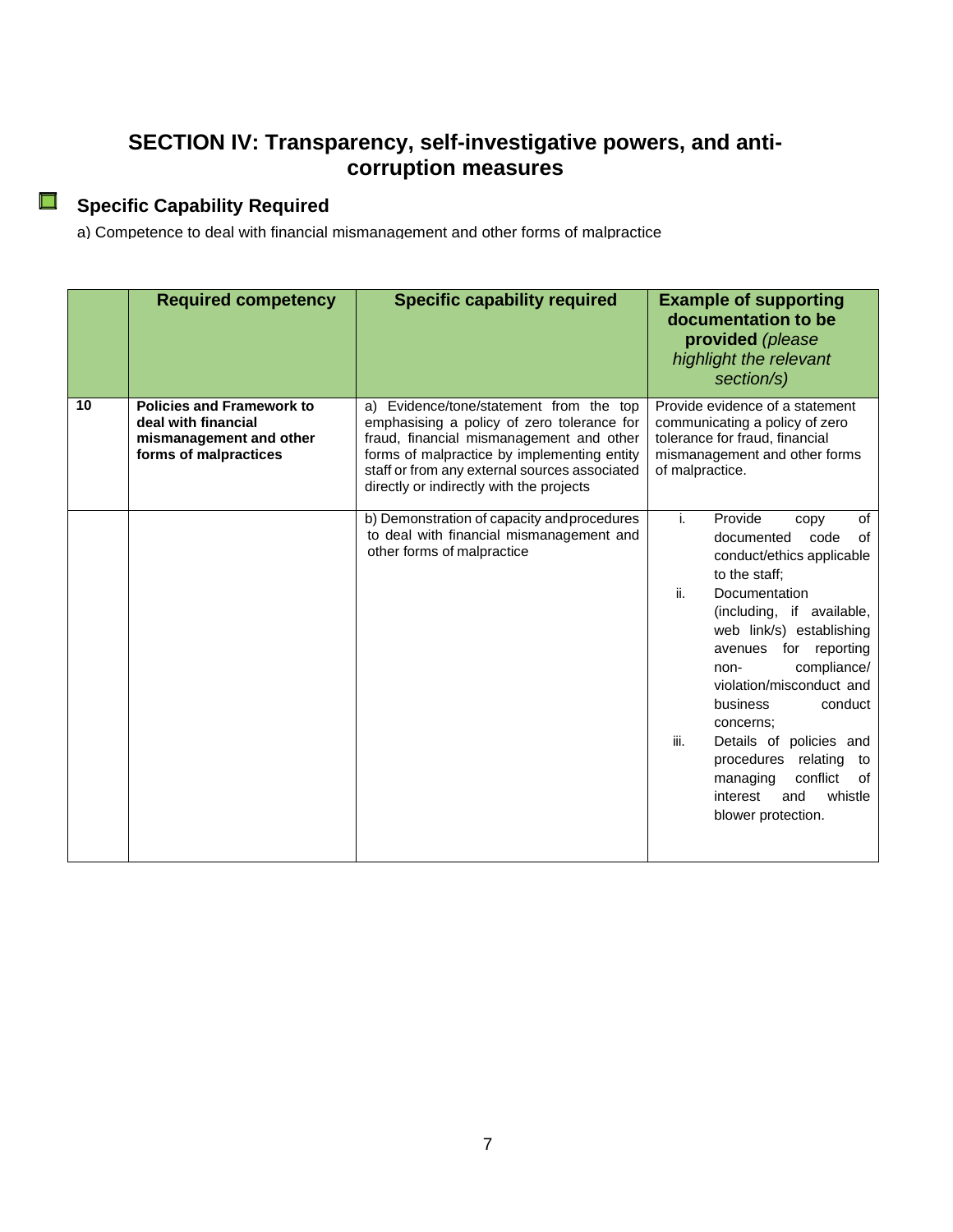| c) Evidence of an objective investigation | i.   | Details of the structure         |
|-------------------------------------------|------|----------------------------------|
| function for allegations of fraud and     |      | and process/ procedures          |
| corruption                                |      | within the organization to       |
|                                           |      | handle cases of fraud            |
|                                           |      | and<br>mismanagement,            |
|                                           |      | including breaches of            |
|                                           |      | anti-money<br>laundering         |
|                                           |      | and anti-terrorism               |
|                                           | ii.  | financing<br>laws,<br>and        |
|                                           |      | undertake<br>necessary           |
|                                           |      | investigative activities;        |
|                                           | iii. | Policies and procedures          |
|                                           |      | related<br>to<br>non             |
|                                           |      | compliance of AML/CFT            |
|                                           |      | policies and procedures;         |
|                                           | iv.  | Data<br>on<br><b>of</b><br>cases |
|                                           |      | violation of<br>code<br>0f       |
|                                           |      | conduct/ethics,<br>frauds        |
|                                           |      | other<br>financial<br>and        |
|                                           |      | malpractice<br>reported          |
|                                           |      | over last 2 years be             |
|                                           |      | provided in terms of             |
|                                           |      | number of cases, types           |
|                                           |      | of<br>violations<br>and          |
|                                           |      | summary of status/action         |
|                                           |      | taken;                           |
|                                           | v.   | Periodical<br>oversight          |
|                                           |      | reports of the ethics            |
|                                           |      | function/ committee be           |
|                                           |      | attached for the last 2          |